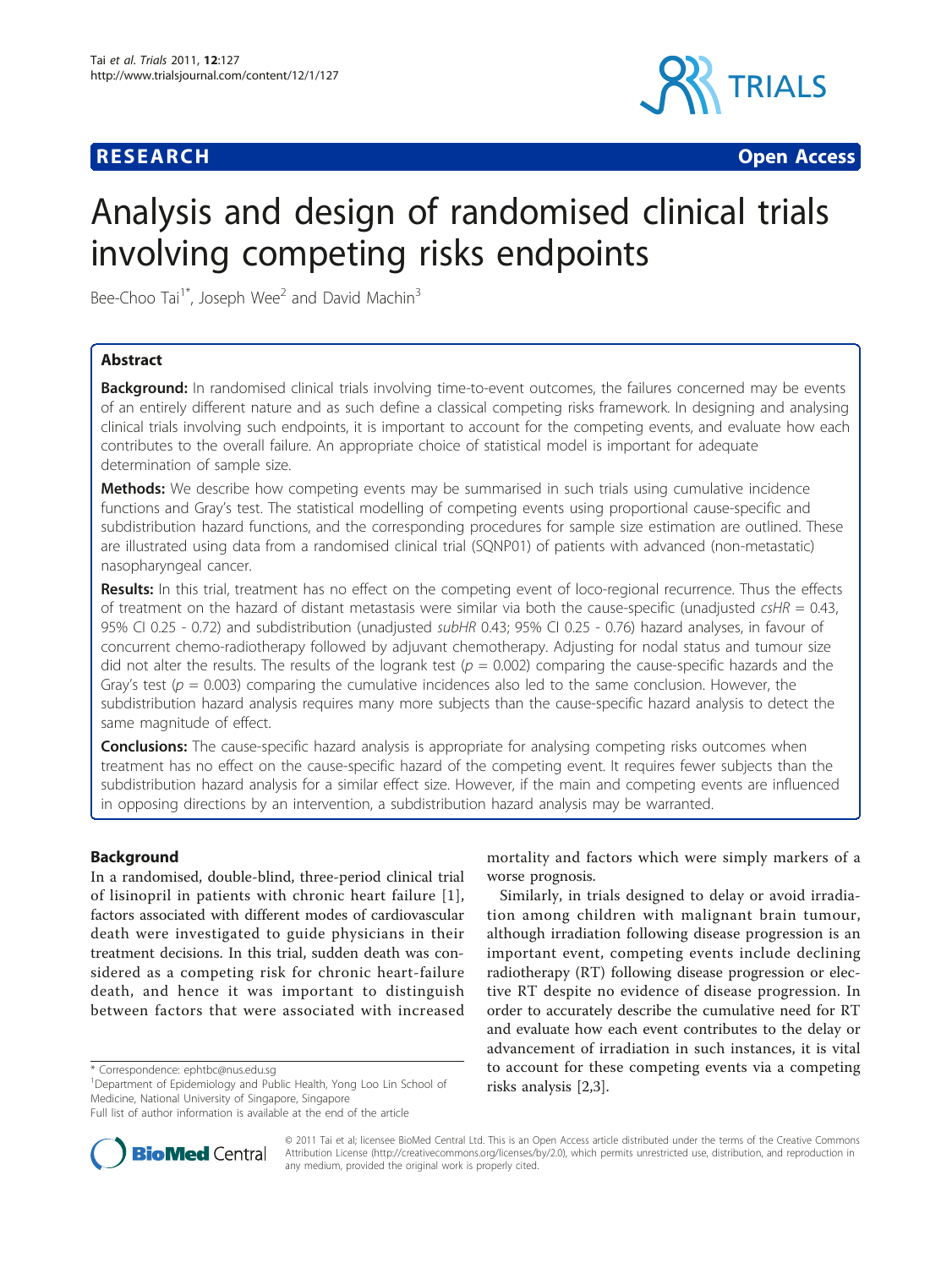In such trials, it is commonplace to summarise the competing risks outcomes using the Kaplan-Meier (KM) method of survival analysis. However, the KM method does not evaluate how each event contributes to the overall failure. Besides, it relies on the stringent assumption of independence between different event types and overestimates the event-specific failure probabilities.

In this paper, we describe how clinical trials involving competing risks outcomes may be analysed and designed using data from a randomised clinical trial (SQNP01) of patients with nasopharyngeal cancer (NPC) as illustration [[4\]](#page-8-0).

## Competing Risks in Cancer Studies

Under the classical competing risks framework, a subject may be simultaneously exposed to several distinct events, but may eventually only fail from one of these. In such settings, the occurrence of a specific event would preclude the competing risks from being observed. In cancer clinical trials for example, the main outcome is usually death  $(D)$ , although local recurrence  $(R)$ , distant metastasis  $(M)$  and second malignancy  $(S)$ are always of relevance. For some patients the full path from randomisation to death can be recorded. However, if D occurs first, then only the time to death from randomisation,  $t_D$ , will be recorded, and the times to the other events  $t_{\rm R}$ ,  $t_{\rm M}$  and  $t_{\rm S}$  will not be observed. Similarly, if M occurs before the other events are observed, then this may potentially initiate a change in therapeutic strategy and hence change the course of the disease. Thus, in cancer clinical trials, the first event is usually of interest, and as such, competing risks modelling focus on the occurrence of the first event even in cases where multiple events (for example, local recurrence followed by distance metastasis) can occur. This is because the additional complexity of analysing such data does not often yield a materially different conclusion [[5,6\]](#page-8-0).

# Illustrative Trial

The objective of the SQNP01 trial was to evaluate the role of chemo-RT and adjuvant chemotherapy using combination chemotherapy comprising cisplatin (CDDP) and 5-Fluorouracil (FU) with RT in treating patients with locally advanced NPC [[4\]](#page-8-0). All patients received a standard course of RT to a dose of 70Gy in 35 fractions. For patients randomised to receive chemo-RT followed by adjuvant chemotherapy (CRT), three cycles of concurrent CDDP (25 mg/m<sup>2</sup>/d for 4 days) were administered on weeks 1, 4 and 7 of RT. A further three cycles of adjuvant chemotherapy comprising CDDP (20 mg/  $m^2/d$  for 4 days) and 5-FU (1,000 mg/m<sup>2</sup>/d for 4 days) were administered between weeks 11 and 19.

The primary outcome of this trial was overall survival, and the trial was designed on the basis of detecting a

difference in absolute survival at 2 years of 25%. This assumed a survival rate was 55% for RT alone and 80% for CRT, a two-sided test size of 5% and a power of 90%. In this randomised clinical trial, distant metastasis was considered to be an important secondary outcome because it has been shown that about 50% of patients with very large and/or supraclavicular lymph nodes will relapse distantly [\[7\]](#page-8-0) even after a full course of irradiation.

For simplicity of illustration, we consider distant metastasis (M) as the main event of interest, and only one competing risk, loco-regional recurrence  $(R)$ . The latter includes relapses at the primary site and the neck. If we consider only the first event that occurs, such a classification fits naturally into the competing risks framework, where a subject may only fail from one of these two causes (Figure 1).

#### Methods

#### Statistical Terminology

#### Kaplan-Meier event-free survival (EFS) estimates

In cancer clinical trials, a patient may experience treatment failure as a consequence of the recurrence of the primary disease at the local site or development of distant metastases. The event free survival (*EFS*) time,  $t_i$ , is often measured from the date of randomisation to the date of first occurrence of any of these failure types.

Assuming these events to be independent, the eventfree survival probability may be estimated as

$$
EFS(t_j) = EFS(t_{j-1})\left(1-\frac{d_j}{n_j}\right).
$$

The probability of being event-free at time  $t_i$ ,  $EFS(t_i)$  is calculated from  $EFS(t_{i-1})$ , the probability of being eventfree at  $t_{i-1}$ ,  $n_i$ , the number of patients who are free from any event just before  $t_i$  and  $d_i$  the number of events at  $t_j$ . Cause-specific hazard function

The type of failures is sometimes described using the cause-specific hazard function,  $h_l(t_j)$ , which in the context of competing risks, can be separately estimated for each event type  $l$ , as follows

$$
h_l\left(t_j\right)=\frac{d_{lj}}{n_j}.
$$

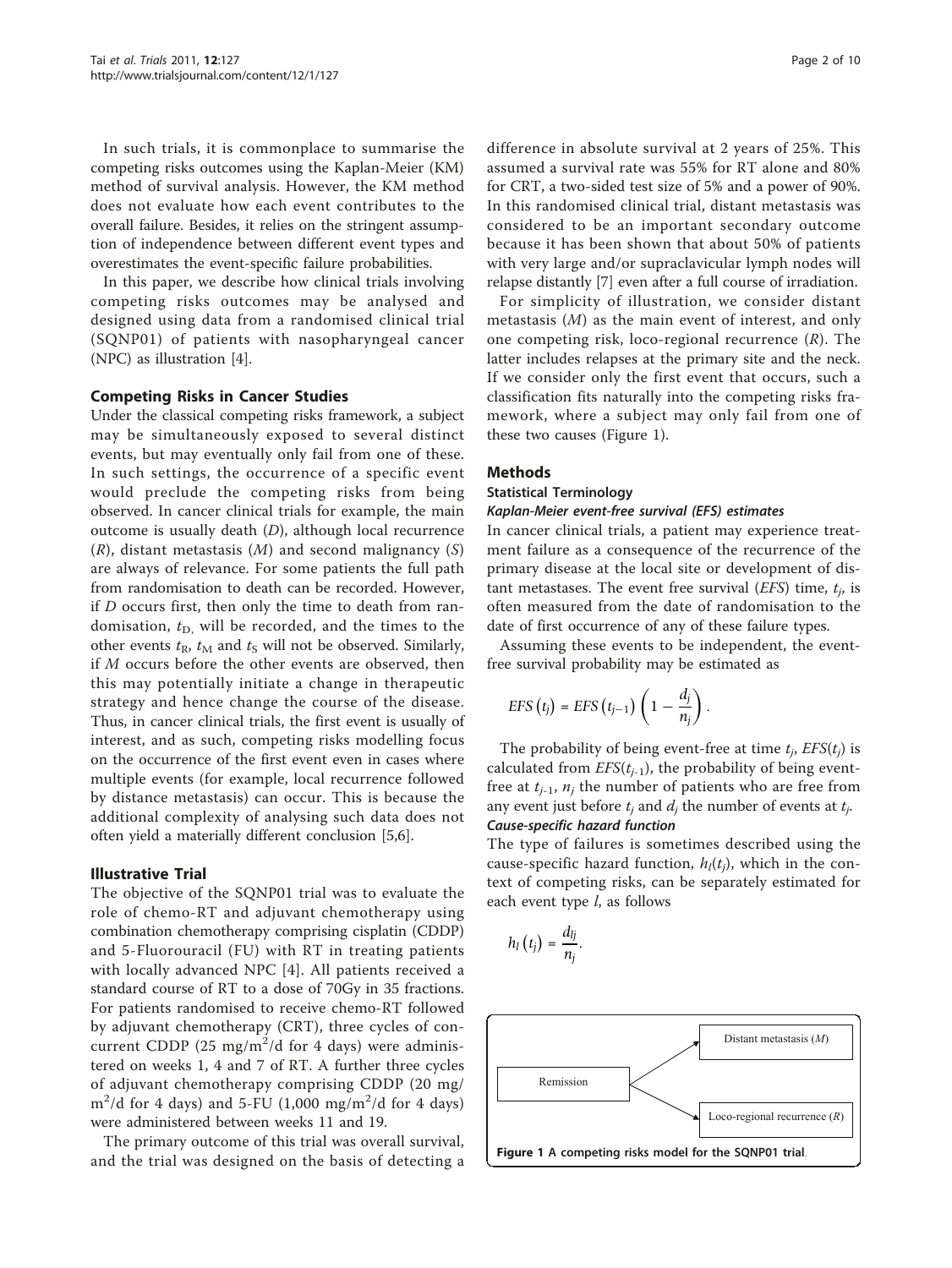Here  $n_i$  is the number of patients who are event-free just before  $t_j$  and  $d_{lj}$  the number who fail from event l at  $t_i$ .

#### Cumulative incidence or subdistribution

The Cumulative Incidence (CMI), also referred to as a subdistribution, estimates the event-specific probability of each event, in the presence of all other competing risks  $[8]$  $[8]$ . For an event of type  $l$ , it is estimated by

$$
CMI_{l}\left(t_{j}\right)=\sum_{\text{all }j,\text{ }t_{j}\leq t}EFS\left(t_{j-1}\right)h_{l}\left(t_{j}\right),
$$

and may be expressed as

$$
CMI_{l}(t_{j})=CMI_{l}(t_{j-1})+EFS(t_{j-1})h_{l}(t_{j}).
$$

For large time, the subdistribution's limit is the prevalence of the event of interest.

## Logrank and Gray's tests

The logrank test is widely used for comparing causespecific hazards between groups of clinical interest. It censors the competing events at the time of occurrence of the main event. Considering two treatments for example RT and CRT in the SQNP01 trial, this test assumes the null hypothesis  $h_{l, RT} (t) = h_{l, CRT} (t)$ , and hence a hazard ratio  $(HR)$  of 1. The HR may be estimated by

$$
HR = \frac{O_{CRT}/E_{CRT}}{O_{RT}/E_{RT}},
$$

where  $O_{CRT}$  and  $E_{CRT}$  refers to the observed and expected number of events amongst patients receiving CRT and  $O_{RT}$  and  $E_{RT}$  are the corresponding events for those receiving RT. Since the estimate of HR is not normally distributed, its 95% confidence interval (CI) may be estimated via log HR assuming  $SE(\log HR) = \sqrt{\frac{1}{E}}$  $\frac{1}{E_{CRT}} + \frac{1}{E_{RT}}$  [[9\]](#page-8-0).

The Gray's test [\[10\]](#page-8-0) has been advocated to compare the cumulative subdistribution hazard that has a one-toone relation with the cumulative incidence. The subdistribution hazard function is defined by

$$
h_{l}\left(t\right)=-\frac{d}{dt}\text{log}\left\{ 1-CMI_{l}\left(t\right)\right\} .
$$

#### Incorporating prognostic factors

In the SQNP01 trial, nodal status and tumour size could also influence survival outcomes, and hence it is important to account for them when evaluating the extent of treatment difference. Various regression models have been proposed to relate the cause-specific hazard or the CMI to covariates [[11-13](#page-8-0)]. We discuss two proportional

(namely the cause-specific and subdistribution) hazard models for analysing competing risks data.

# Cause-specific Cox model

Suppose for simplicity, we consider two event types, a main event of interest, Event M, and a competing risk, Event R, with a set of p covariates,  $x_1$ , ...,  $x_n$ . The Cox proportional hazards model which is frequently used for modelling the hazard of a single failure may be extended to model the cause-specific hazard for Event M as follows:

$$
h_M(t) = h_{0M}(t) \exp(\beta_{M1} x_{1+} \beta_{M2} x_2 + \dots + \beta_{Mp} x_p), \quad (1)
$$

where  $h_{0M}(t)$  is the baseline hazard of Event M, and  $exp(\beta_{M1})$ ,  $exp(\beta_{M2})$ , ...,  $exp(\beta_{Mp})$  are the cause-specific hazard ratios (csHR) which measure the effect of the respective covariates on Event M, taking the competing event, Event  $R$ , as censored [[8](#page-8-0)]. The cause-specific hazard for Event  $R$  is similarly formulated.

#### Modelling subdistribution hazards

It has been argued that the cause-specific Cox analysis is not adequate for modelling competing risks data because it censors the competing events [[14\]](#page-8-0). Such censoring is assumed to be non-informative, and this procedure fails to consider that those who have experienced a competing event can never experience the main event of interest. As the effect of covariates on the cause-specific hazards does not translate to an effect on the cumulative incidence, Fine and Gray have proposed modelling of the CMI based on the proportional subdistribution hazards model [[11](#page-8-0)]. This model allows the incorporation of the effects of multiple risk factors, whereas the Gray's test [[10](#page-8-0)] considers the impact of only a single prognostic factor. Based on the subdistribution hazard model, if an individual experiences the competing event instead of the main event, it is assumed that he remains in the risk set forever, and so his main event time is infinite.

The subdistribution hazard model is formulated in a similar manner as the cause-specific Cox model shown earlier, except that the exponential of the regression coefficients now denote the subdistribution hazard ratios (subHR) of the respective covariates on the subdistribution hazard of event  $M$ , for example.

#### Sample size estimation

Sample size estimation procedures for both the causespecific and subdistribution hazard models are based on the Schoenfeld formula for the Cox model [[15\]](#page-8-0). Two key parameters need to be specified: (i) planned hazard ratio ( $HR_{\text{Plan}}$ ) that quantifies the treatment effect, and (ii) anticipated proportion of failures from the main event of interest  $(\Psi_{\text{Plan}})$ .

Assuming an experimental (CRT) and a standard (RT) treatment, the benefit of CRT over RT for the event of interest may be expressed in terms of either subHR or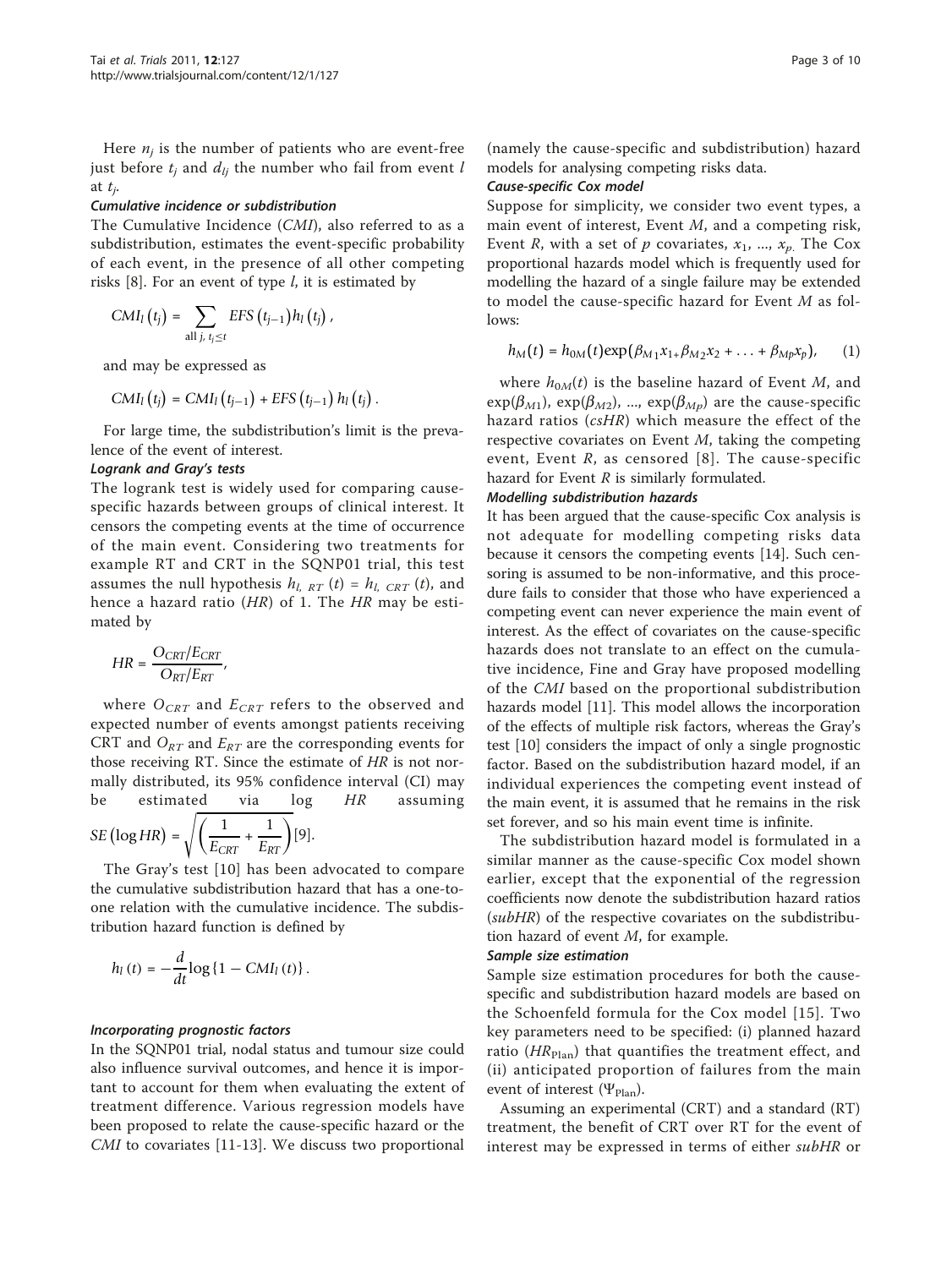csHR, depending on the choice of statistical model. The total number of events, e, assuming Type I and Type II errors of  $\alpha$  and  $\beta$  respectively, can be expressed as

$$
e = \frac{(z_{\alpha/2} + z_{\beta})^2}{(\ln HR_{\text{Plan}})^2 p_{\text{CRT}} (1 - p_{\text{CRT}})}'
$$
(2)

where  $z<sub>\gamma</sub>$  denotes the upper  $\gamma$ -quantile of the standard Normal distribution,  $p_{CRT}$  the proportion randomised to receive CRT and  $In$  HR<sub>Plan</sub> the natural logarithmic form of the anticipated effect size. In the absence of censoring, the total sample size,  $n$ , equals the number of (say type M) events observed, while in the presence of censoring,

$$
n = \frac{e}{\Psi_{\text{Plan}}}. \tag{3}
$$

#### Estimation based on subdistribution hazard model

The Schoenfeld formula [[15\]](#page-8-0) has been extended to estimate sample size for modelling CMI via the subdistribution hazard by Latouche et al. [[16\]](#page-8-0) If there were no censored observations,  $\Psi_{\text{Plan}}$  reduces to the CMI at time t for the main event, that is  $CMI_M(t)$ , in the SQNP01 trial. In the presence of censoring,  $\Psi_{\text{Plan}}$  may be estimated by  $(1 - c)CMI<sub>M</sub>(t)$ , where c is the anticipated proportion of censored observations [[16\]](#page-8-0).

#### Estimation based on cause-specific hazard model

Pintilie proposed the Cox model to estimate sample size when testing the effect of a covariate on the cause-specific hazard in the presence of competing risks [[17](#page-8-0)]. The times to the main and competing events were assumed to be independent and exponentially distributed. In the context of a randomised clinical trial, it is further assumed that treatment affects the cause-specific hazard of the main but not the competing event [[17](#page-8-0),[18](#page-8-0)].

The anticipated probability of the main event M,  $\Psi_{\text{Plan}}$ , may be expressed in terms of the hazard functions by

$$
\Psi_{\text{Plan}} = \frac{\lambda_M}{\lambda} \times \left(1 - \frac{\exp(-\lambda f) - \exp(-\lambda \times (f + a))}{\lambda a}\right), \quad (4)
$$

where  $\lambda_M$  denotes the cause-specific hazard of main event  $M$ ,  $\lambda$  the total hazard of both events,  $a$  the accrual duration and  $f$  the additional follow-up period.

As Pintilie has shown [\[17\]](#page-8-0), the cause-specific hazard for our main event M may be derived from the CMI as follows:

$$
\lambda_M = CMI_M \times \frac{-\ln(1 - CMI_M - CMI_R)}{T(CMI_M + CMI_R)},\tag{5}
$$

where  $CMI_M$  and  $CMI_R$  represent the CMI of the respective events at time  $T$ , the total study duration. The cause-specific hazard for the competing event,  $\lambda_R$ can be similarly obtained.

The sample size may be estimated as before, but the treatment effect is now expressed by ln csHR when estimating e, the expected number of events. Pintilie [[17](#page-8-0)] and Machin *et al.* [\[19](#page-8-0)] have developed software for estimating sample size and power based on the cause-specific hazard method.

Schulgen et al. [[20\]](#page-8-0) have proposed a similar method to estimate the sample size for clinical trials involving time-to-event competing risks outcomes based on a multi-state model, assuming a time-homogeneous Markov process. The probability of observing an event of type  $M$  by time  $t$  is given by

$$
P_M(t) = \frac{\lambda_M}{\lambda} \left( 1 - \exp(-\lambda t) \right); \quad \lambda = \lambda_M + \lambda_R.
$$

This is essentially equation (2) of Pintilie [[17](#page-8-0)], the cumulative incidence function of M in the presence of competing risks. Based on the cumulative incidence probability of the event of interest and the cumulative incidence probability of the competing risks, Pintilie [[17](#page-8-0)] obtained the solution of the system for the cause-specific hazard as shown in equation (5) above. As the formulation of the anticipated probability in Schulgen et al [\[20](#page-8-0)] is the same as that presented by Pintilie and is as shown in equation (4) above, and with both methods assuming constant cause-specific hazard rates, we expect the two approaches to yield the same sample size estimates when the same parameters are specified in the estimation.

#### Results

Between September 1997 and May 2003, a total of 221 patients were randomised to receive RT alone ( $n = 110$ ) or CRT ( $n = 111$ ) [\[4](#page-8-0)]. Relapse at first site were documented in a total of 75 patients: 19 loco-regional and 56 distant metastases (Figure [2](#page-4-0)). In particular, distant metastasis (event M) occurred in 38 patients who received RT and 18 CRT. Ten patients in RT as compared with 9 in CRT experienced loco-regional recurrence (event R).

## Estimating cause-specific hazard and cumulative incidence

In Table [1,](#page-4-0) we illustrate computational details of the cause-specific hazard as well as the cumulative incidence for event R amongst those receiving CRT of the SQNP01 clinical trial. The time to event  $R$  is denoted in column (2). For example, the first subject experienced this event at Day 153 post treatment, while for the second subject, it occurred at Day 248. Tied occurrences of event R were not reported, and so  $d_{Rj} = 1$  at each event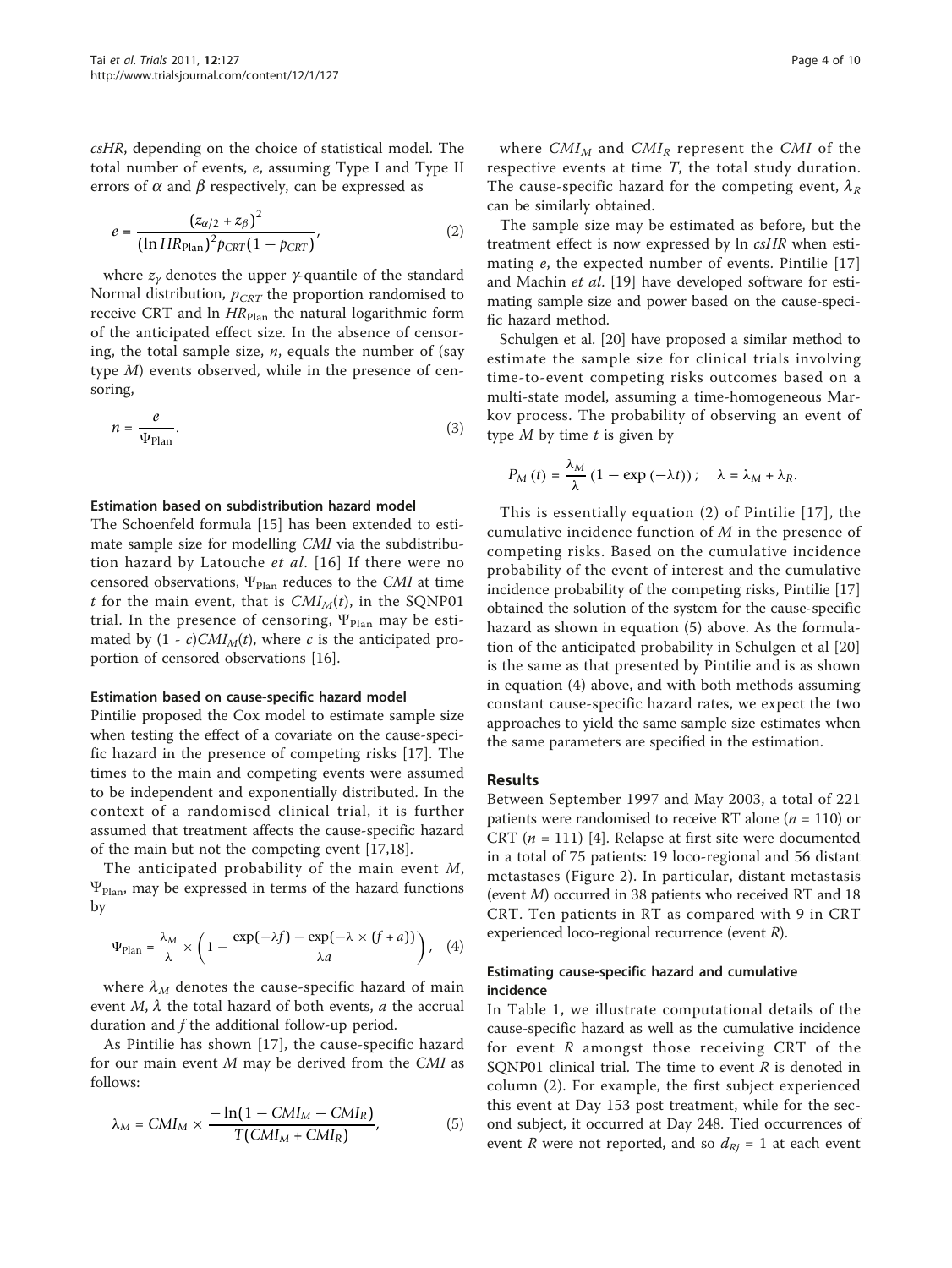<span id="page-4-0"></span>

time. We further estimate the cause-specific hazard,  $h_R$  $(t_i)$ , by dividing  $d_{R_i}$ , the number in column (3) by  $n_i$ , the number in column (4). In column (7), we obtain  $CMI_R$  $(t_i) = CMI_R(t_{i-1}) + EFS(t_{i-1}) \times h_R(t_i)$ . For  $j = 9$ ,  $CMI_R(t_9)$  $= CMI_R(t_8) + EFS(t_8) \times h_R(t_9) = 0.0760 + 0.7131 \times$  $0.0667 = 0.1235.$ 

#### Comparing logrank and Gray's tests

Using the logrank test to evaluate the treatment effect on the cause-specific hazards, a beneficial effect of CRT on event  $M$  was suggested ( $HR = 0.43$ , 95% CI 0.25 -0.72;  $p = 0.002$ ). However, the treatment effect was not detected for event R ( $HR = 0.84$ , 95% CI 0.34 - 2.07;  $p =$ 0.711) (Table 2).

The 2-year cumulative incidence of event M was notably lower in the CRT arm as compared with RT (13.3% versus 30.8%). Consistent with the logrank test, the Gray's test showed a beneficial treatment effect on event M in favour of CRT ( $p = 0.003$ ) (Figure [3](#page-5-0)). However, the 2-year cumulative incidences of event R were similar for both treatments (8.8% versus 7.6%). Again,

Table 1 Cumulative incidence for event R (loco-regional recurrence) of the SQNP01 trial

| (1)           | t <sub>i</sub><br>(2) | $d_{Ri}$<br>(3) | $n_i$<br>(4) | $h_R(t_i)$<br>(5) | $EFS(t_{i-1})$<br>(6) | $CMI_R(t_i)$<br>(7) |
|---------------|-----------------------|-----------------|--------------|-------------------|-----------------------|---------------------|
| $\Omega$      | $\Omega$              | 0               | 111          | 0.0000            | 1.0000                | 0.0000              |
| 1             | 153                   | 1               | 109          | 0.0092            | 1.0000                | 0.0092              |
| $\mathcal{P}$ | 248                   | 1               | 100          | 0.0100            | 0.9261                | 0.0184              |
| 3             | 274                   | 1               | 95           | 0.0105            | 0.8888                | 0.0278              |
| 4             | 277                   | 1               | 94           | 0.0106            | 0.8794                | 0.0372              |
| 5             | 295                   | 1               | 93           | 0.0108            | 0.8701                | 0.0465              |
| 6             | 367                   | 1               | 91           | 0.0110            | 0.8513                | 0.0559              |
| 7             | 399                   | 1               | 86           | 0.0116            | 0.8326                | 0.0655              |
| 8             | 524                   | 1               | 78           | 0.0128            | 0.8130                | 0.0760              |
| 9             | 1660                  |                 | 15           | 0.0667            | 0.7131                | 0.1235              |

the result of Gray's test ( $p = 0.834$ ) concurred with the logrank test.

#### Cause-specific hazard analysis

The impact of other patient related factors cannot be readily accounted for using the logrank test. Hence, since known risk factors influencing survival outcomes of the SQNP01 trial include nodal status and tumour size, we further adjust for these prognostic variables via the cause-specific Cox model. Table [3](#page-6-0) shows that the unadjusted csHR estimates comparing treatment for both the logrank test and cause-specific Cox model do not differ appreciably. The unadjusted csHR and adjusted csHR estimates suggest reduced hazards of distant metastasis among patients randomised to receive CRT (Tables [3](#page-6-0) and [4](#page-6-0)). Adjusting for nodal status and tumour size did not alter the estimates materially (unadjusted  $csHR = 0.43$  versus adjusted  $csHR = 0.39$ ).

As for loco-regional recurrence, there was no evidence of treatment effect (unadjusted  $csHR = 0.84$ ; 95% CI 0.34 - 2.08). Although an attenuated effect was observed after adjusting for nodal status and tumour size (adjusted  $csHR = 0.69; 95\% 0.27 - 1.79$ ), statistical

| Table 2 Cause-specific hazard ratio (HR) comparing CRT |
|--------------------------------------------------------|
| versus RT for each competing event based on the        |
| logrank test                                           |

| Variables                      | ο  | Е        | <b>Unadjusted HR</b><br>(95% CI) | p-<br>value |
|--------------------------------|----|----------|----------------------------------|-------------|
| M: Distant metastasis          |    |          |                                  |             |
| RT                             |    | 38 26.54 | $0.43$ $(0.25 - 0.72)$           | 0.002       |
| <b>CRT</b>                     |    | 18 29.46 | 1.00                             |             |
| R: Loco-regional<br>recurrence |    |          |                                  |             |
| <b>RT</b>                      | 10 | 9.19     | $0.84$ $(0.34 - 2.07)$           | 0.711       |
| <b>CRT</b>                     | 9  | 9.81     | 1.00                             |             |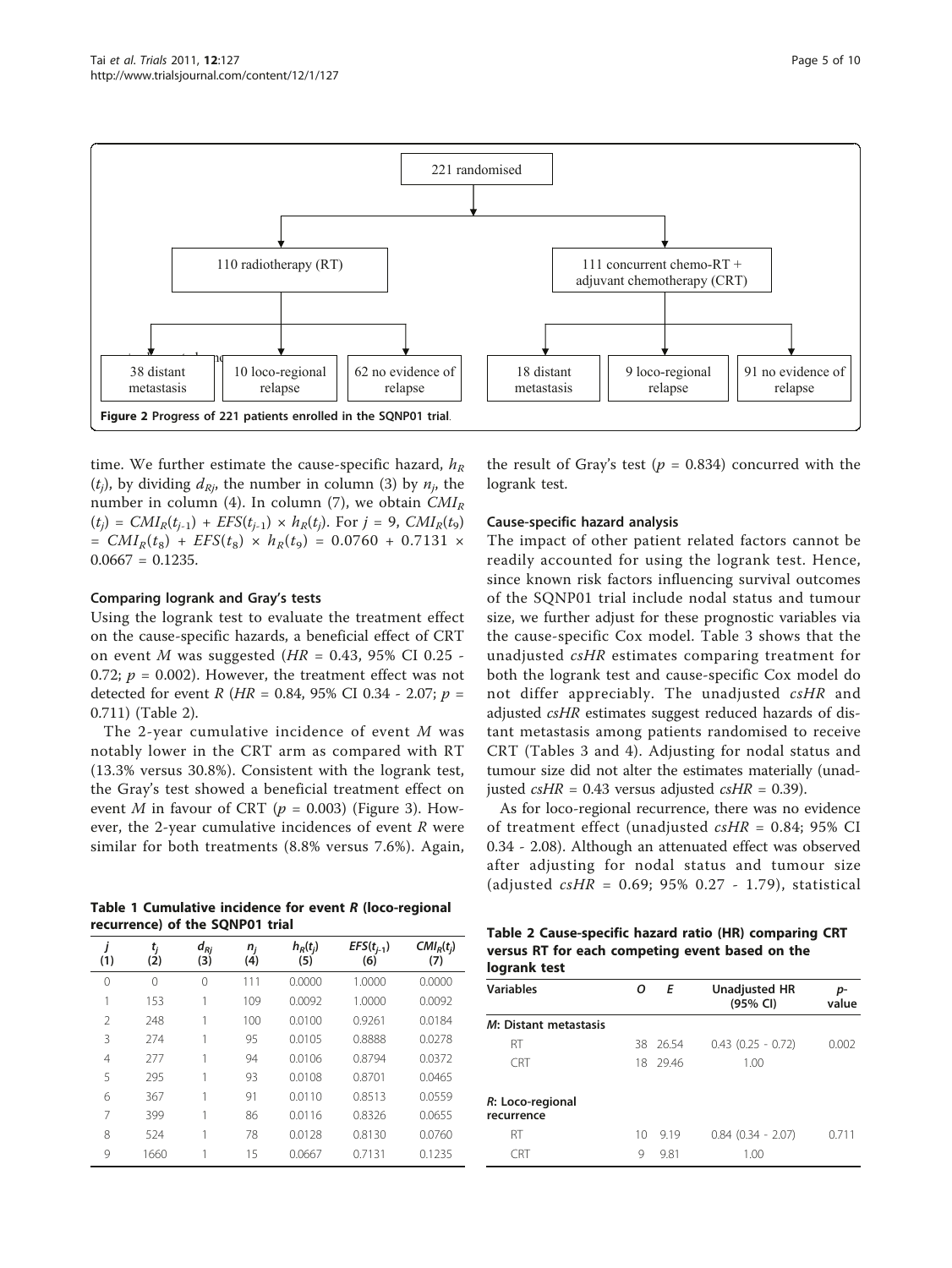<span id="page-5-0"></span>

significance was not achieved for this comparison. Thus, in terms of the rate of tumour progression, patients who received CRT have lower rates of distant metastasis and loco-regional recurrence.

# Subdistribution hazard analysis

In the SQNP01 trial, it is important to quantify the proportion of NPC patients who experienced distant metastasis in order to target therapeutic strategy at this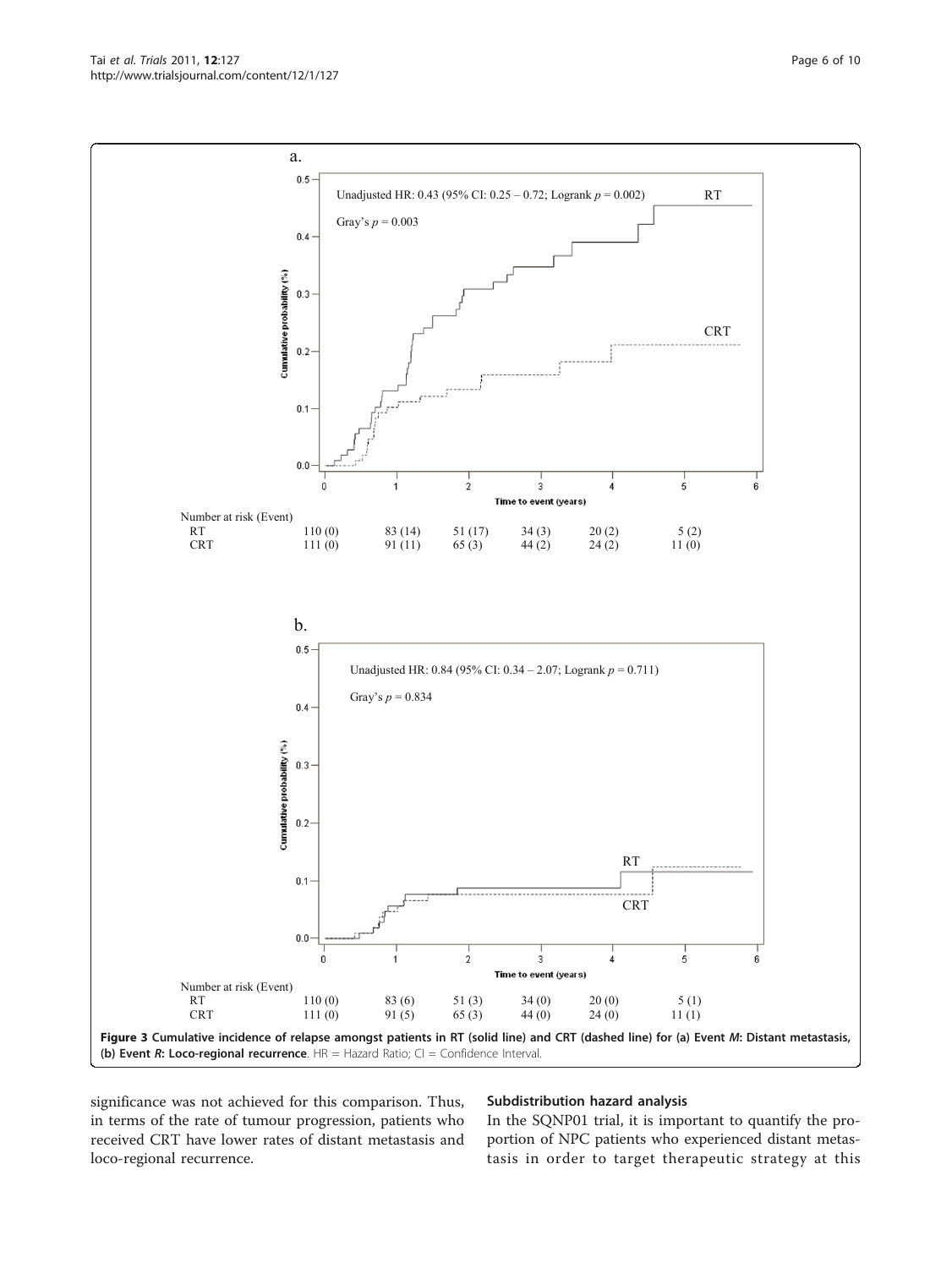## <span id="page-6-0"></span>Table 3 Logrank and Cox cause-specific hazard ratios (csHR), subdistribution hazard ratios (subHR) and associated 95% confidence intervals for evaluating the treatment effect

|                                | Unadjusted csHR | <b>Unadjusted</b><br>subHR              |                        |  |
|--------------------------------|-----------------|-----------------------------------------|------------------------|--|
| <b>Competing event</b>         | Logrank         | Cox                                     | Subdistribution        |  |
| M: Distant metastasis          | 043             | 0.43<br>$(0.25 - 0.72)$ $(0.24 - 0.75)$ | $0.43$ $(0.25 - 0.76)$ |  |
| R: Loco-regional<br>recurrence | 0.84            | 0.84<br>$(0.34 - 2.07)$ $(0.34 - 2.08)$ | $0.91$ $(0.37 - 2.24)$ |  |

common cause of failure. As such, the subdistribution hazard which directly quantifies the proportion rather than the cause-specific hazard which describes the rate in which a patient develop distant metastasis, would be more appropriate for addressing this objective. The subdistribution hazards analysis was implemented in STATA version 11 using the command stcrreg [\[21\]](#page-8-0). As before, we adjust for nodal status and tumour size when assessing treatment effect on the cause-specific subdistribution hazards. The unadjusted results considering only treatment are also presented for comparison in Table 3.

In keeping with the cause-specific hazard analysis, the subdistribution hazard analysis also suggested significant reduction in subdistribution hazard for event M amongst those receiving CRT (unadjusted *subHR* 0.43; 95% CI 0.25 - 0.76), and no treatment effect on event R (unadjusted subHR 0.91; 95% CI 0.37 - 2.24) (Table 3). This is consistent with our analysis comparing CMI via the Gray's test, which showed reduction in CMI of M (13.3% versus 30.8%) amongst patients receiving CRT and no difference in CMI of R (7.6% versus 8.8%) between the two groups (Figure [3\)](#page-5-0).

For event M, the results remain unaltered after adjusting for nodal status and tumour size, with adjusted  $subHR = 0.42$  (95% CI 0.23 - 0.79) (Table 4). In the case of event  $R$ , a larger but non-significant effect was observed (adjusted  $subHR = 0.81$ ; 95% CI 0.30 - 2.17).

Table 4 Cox cause-specific hazard ratios (csHR), subdistribution hazard ratios (subHR), and associated 95% confidence intervals for evaluating the treatment effect; adjusted for nodal status and both tumour size

|                             | Adjusted for nodal status and tumour<br>size |                        |  |  |  |
|-----------------------------|----------------------------------------------|------------------------|--|--|--|
| <b>Competing event</b>      | csHR                                         | subHR                  |  |  |  |
| M: Distant metastasis       | $0.39(0.22 - 0.71)$                          | $0.42$ (0.23 - 0.79)   |  |  |  |
| R: Loco-regional recurrence | $0.69$ (0.27 - 1.79)                         | $0.81$ $(0.30 - 2.17)$ |  |  |  |

This implies that patients on CRT were less likely to have distant metastasis, but the beneficial effect of CRT on loco-regional recurrence was not evident.

# Designing a randomised clinical trial with competing risk outcomes

#### Planning

For the expository purpose of illustrating the methods for designing a clinical trial with competing risks outcomes, we suppose at the study planning, the investigator postulated that the treatment effect on event  $M$  was similar in magnitude to what was found in the literature, based on the SQNP01 trial. He further assumes equal allocation between treatments (ie.  $p = 0.5$ ), and plans for a power of 80% and a two-sided test of 5% corresponding to  $Z_{0.2} = 0.84$  and  $Z_{0.025} = 1.96$  from the standard Normal table.

## Subdistribution approach

Deciding a priori that the subdistribution hazard analysis will be implemented, and anticipating that CRT would reduce the hazard of event  $M$  with  $subHR = 0.43$ as in Table 3, then applying equation (2), the number of events required is

$$
e = \frac{(z_{0.025} + z_{0.2})^2}{(\ln 0.43)^2 0.5(0.5)} = \frac{(1.96 + 0.84)^2}{0.1781} = 45.
$$

Suppose the investigator assumes the 5-year CMI of event M is similar to that observed in the SQNP01 trial, that is,  $CMI_M = 0.35$ ,  $CMI_{M+R} = 0.47$ , and so the censored cases  $c = 1 - 0.47 = 0.53$  at 5-year. From these,  $\Psi_{\text{Plan}}$  can be estimated by  $(1 - c)CMI_M = 0.47 \times 0.35 =$ 0.1645. Thus based on equation (3), the total required sample size is

$$
n = \frac{45}{0.1645} = 274.
$$

#### Cause-specific approach

Suppose the investigator chooses instead to measure the effect of treatment on the main event M using the cause-specific hazard, and assumes  $csHR = 0.43$  which is similar in magnitude to  $subHR$  (Table [2\)](#page-4-0). Using equation (2), the expected number of events remains unchanged, that is  $e = 45$ .

We further assume that the 5-year CMI of event M in RT and CRT are 0.45 and 0.2 respectively, and that of event  $R$  in both groups is 0.12, with accrual duration  $a$  $= 4$  years, additional follow-up period  $f = 1$  year, and total study duration,  $T = a + f = 5$  years. To estimate,  $\Psi_{\text{Plan}}$ , the probability of the main event M in the RT group, we derive its cause-specific hazard from the 5 year CMI using equation (5):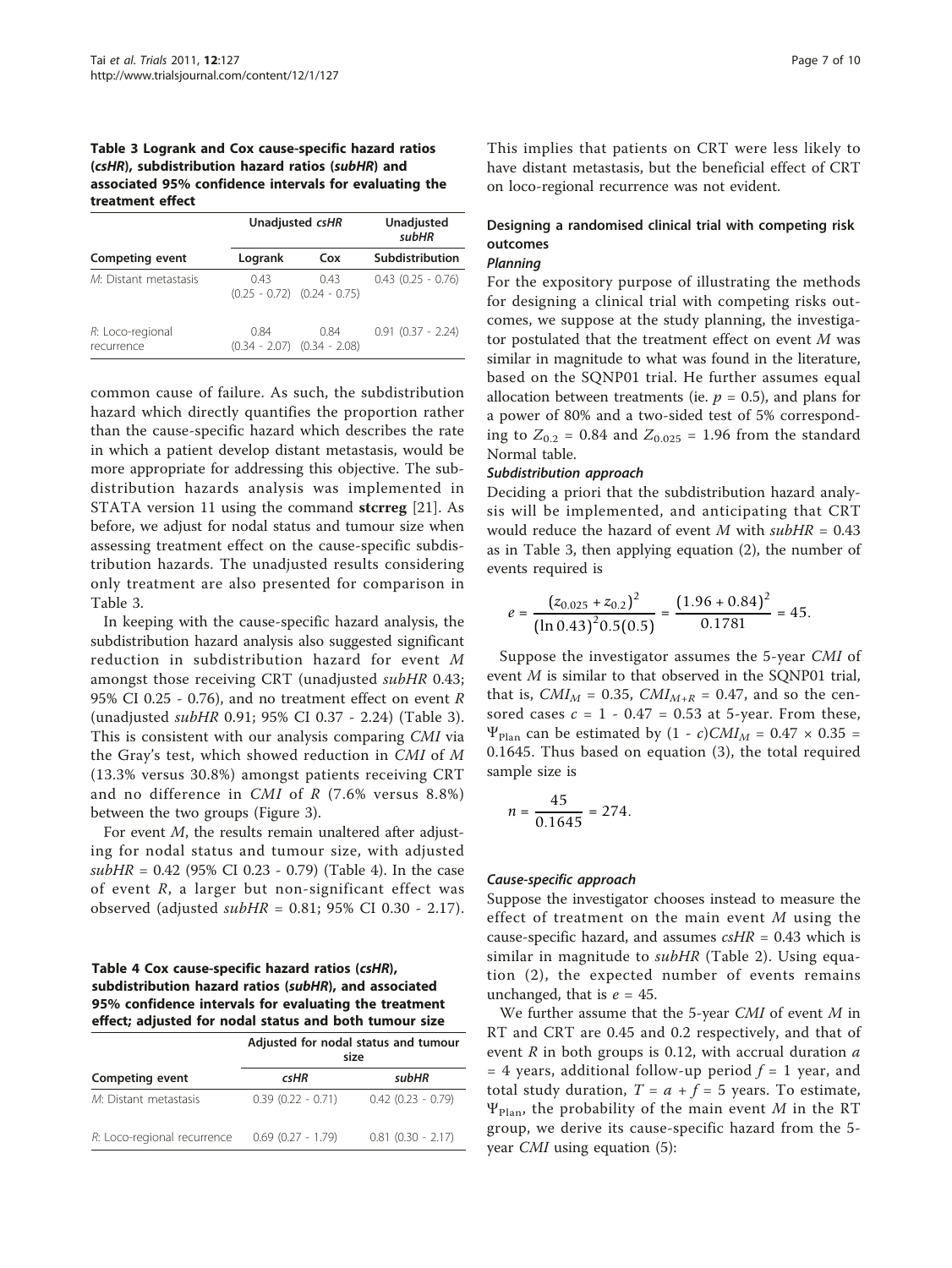$$
\lambda_{M,RT} = 0.45 \times \frac{-\ln(1 - 0.45 - 0.12)}{5(0.45 + 0.12)} = 0.1333.
$$

We derive  $\lambda_{M, \, CRT} = 0.0482$ ,  $\lambda_{R, \, RT} = 0.0355$  and  $\lambda_{R, R}$  $_{CRT}$  = 0.0289, similarly. Since  $\lambda_{RT}$  = 0.1333 + 0.0355 = 0.1688, from equation (4), the expected proportion of failures due to the main event  $M$  in the  $RT$  arm is

$$
\Psi_{\text{Plan,RT}} = \frac{0.1333}{0.1688} \times \left(1 - \frac{\exp(-0.1688 \times 1) - \exp(-0.1688 \times 5)}{0.1688 \times 4}\right) = 0.3047.
$$

Similarly, the expected proportion of failures due to the main event M in the CRT arm is

$$
\Psi_{\text{Plan,CRT}} = \frac{0.0482}{0.0771} \times \left(1 - \frac{\exp(-0.0771 \times 1) - \exp(-0.0771 \times 5)}{0.0771 \times 4}\right) = 0.1271.
$$

Thus,  $\Psi_{\text{Plan}} = p_{\text{CRT}} \Psi_{\text{Plan, CRT}} + (1-p_{\text{CRT}}) \Psi_{\text{Plan, RT}} =$  $0.5(0.3047) + 0.5(0.1271) = 0.2159.$ 

From equation (3), the total sample size required via the cause-specific hazard analysis is thus

$$
n = \frac{45}{0.2159} = 209.
$$

This is notably less than the size of the trial which was designed assuming a subdistribution hazard model.

# Sample size estimation for other effect sizes

Table 5 illustrates sample size for a range of effect sizes corresponding to those observed for nodal status and tumour size in patients with locally advanced NPC. The number of events and samples sizes required increase rapidly for a range of effect sizes for *subHR* from 0.39 to 0.75. Although similar effects were observed for both analyses, a larger sample size was required for the subdistribution hazard analysis.

#### **Discussion**

Under the classical competing risks framework, a subject may be simultaneously exposed to several distinct events, but may eventually only fail from one of these. In such settings, the occurrence of a specific failure type would preclude the competing events from being observed. The cumulative incidence estimates have been advocated to summarise competing risks data [[5,8](#page-8-0),[9,12](#page-8-0),[22\]](#page-8-0). This approach appropriately accounts for

Table 5 Total number of events required, e, and total sample size, n, for detecting various effect sizes for Event M (distant metastasis)

| <b>Variables</b>               | Cause-specific<br>hazard |     |      | Subdistribution<br>hazard |     |      |
|--------------------------------|--------------------------|-----|------|---------------------------|-----|------|
|                                | csHR                     | e   | n    | subHR                     | e   | n    |
| Nodal status (Absent, Present) | 0.40                     | 38  | 153  | 0.39                      | 38  | 231  |
| Treatment (CRT, RT)            | 043                      | 45  | 209  | 043                       | 45  | 274  |
| Tumour size (1, 2-4)           | $()$ / 1                 | 268 | 1209 | 0.75                      | 379 | 2304 |

each competing risk, and provides an unbiased estimate in terms of event-specific probability.

In randomised clinical trials involving competing risks, the treatment effect on the cause-specific hazard is sometimes evaluated via the logrank test. However, its use is controversial [[23](#page-8-0),[24\]](#page-8-0). This method censors the competing events at the time of occurrence of the main event. It also assumes that treatment has no effect on the hazards of competing risks [[17](#page-8-0),[18](#page-8-0)]. Thus its use may only be appropriate if the objective is to measure the effect of treatment on a specific failure, in isolation of other competing events.

In practice, the cumulative incidence curves are more relevant for explaining the relative impact of therapies to a patient. Using the SQNP01 trial data, the competing risks method found 13% of patients in CRT developing distant metastasis at 2-year as compared to 31% in RT. The 2-year cumulative incidence of loco-regional recurrence hovered around 8% for both treatments. In these instances, the results of both logrank and Gray's tests concurred.

The subdistribution hazard model estimates the effect of treatment on the CMI of each event, while incorporating the effects of other relevant covariates. In trials designed to evaluate the role of treatment on disease recurrence, it is important to evaluate the contribution to failure by each event. The CMI which quantifies the cause-specific probability provides a more direct measure of the overall failure rate than the cause-specific hazard.

Consistent with the assumption of no treatment effect on the hazards from competing risks when implementing the cause-specific hazards analysis [[25](#page-8-0)], we found the two models to concur well for the SQNP01 data. A beneficial effect of CRT on the cause-specific hazard was observed for distant metastasis, but it had no effect on the competing event of loco-regional recurrence. In this instance, both the cause-specific and subdistribution hazard analyses showed CRT reduces the hazard of distant metastasis by the same extent (57%).

Nevertheless, it should be noted that differences between the cause-specific and subdistribution hazard ratios may be appreciable if the main and competing events are influenced in opposite directions by an intervention [[3](#page-8-0),[26](#page-8-0)[,27](#page-9-0)]. Williamson et al. [[24](#page-8-0)] have shown that in such instances, the Gray's test comparing CMI has greater power than the log-rank test comparing the cause-specific hazard to detect treatment differences, and so a subdistribution hazard analysis may be warranted.

The choice between the two models has implications on the study design. As reported by Latouche and Porcher [\[18\]](#page-8-0) and illustrated using the SQNP01 data, the subdistribution hazard analysis requires many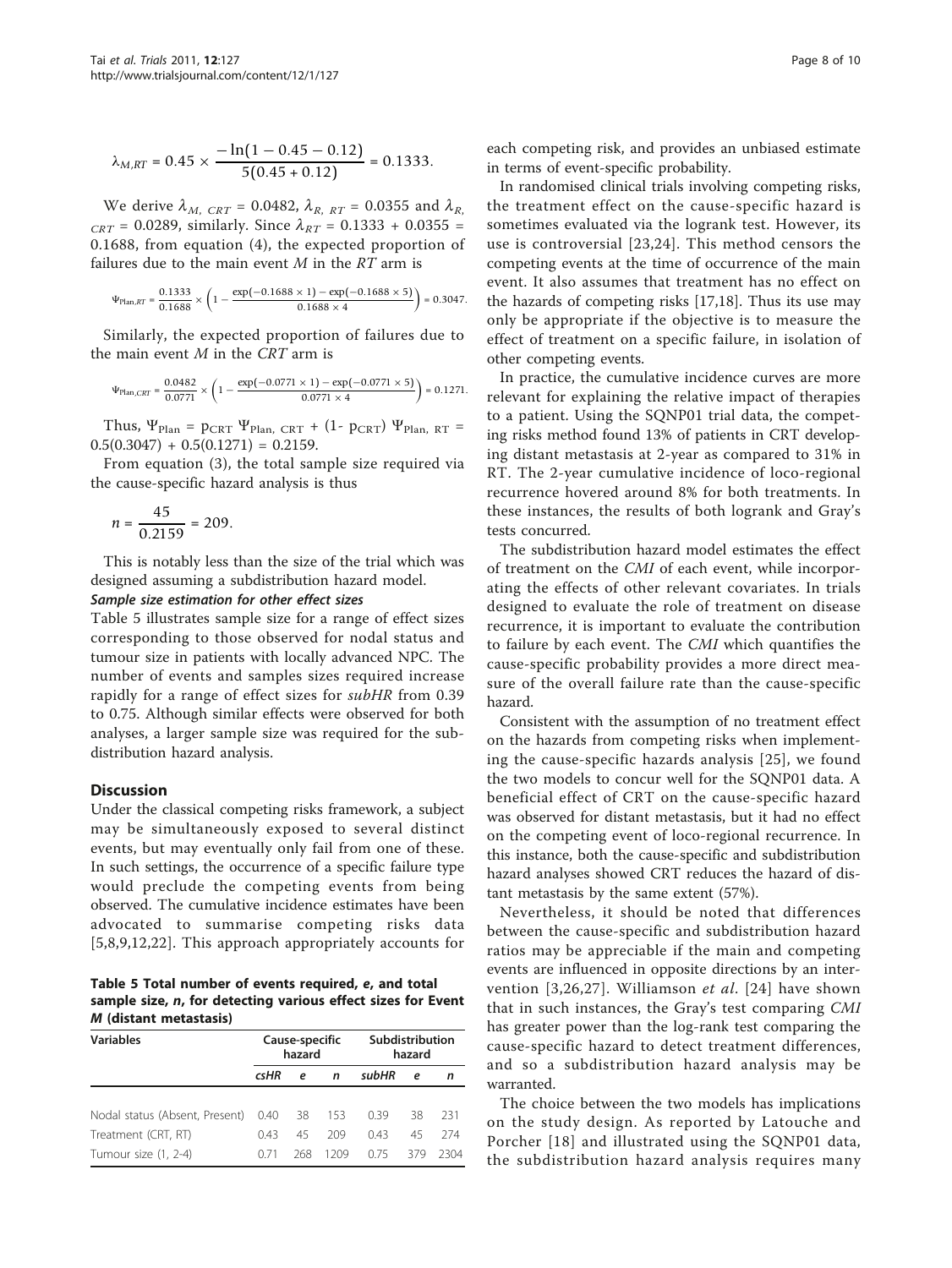<span id="page-8-0"></span>more subjects than the cause-specific hazard analysis even for the same magnitude of effect. As noted by Latouche et al. [16], the cause-specific hazard ratio differed from the subdistribution hazard ratio due to differences in the estimation of the cumulative incidence. For the former, it is based on 1 - Kaplan Meier survival estimates, which have been shown to overestimate the cumulative incidence [[28\]](#page-9-0). The bias increases with time, and may be large for uncensored data, or for data whereby a large proportion of subjects fail from extraneous causes prior to the occurrence of the event of interest [8]. As such, differences in sample estimates between the two approaches are to be expected.

Although we have implemented the competing risks methodology specifically in nasopharyngeal cancer, it is widely applicable to other clinical settings such as epilepsy, Parkinson's disease or migraine, where more than one primary event may be of interest when evaluating the withdrawal of drug due to lack of efficacy and tolerability [24].

#### **Conclusions**

The cause-specific hazard analysis may be appropriate when treatment has no effect on the cause-specific hazard of the competing event. However, if the main and competing events are influenced in opposing directions by an intervention, a subdistribution hazard analysis may be warranted. The design of clinical trials involving competing risks endpoints requires careful planning and the choice of the statistical models used should be made a priori to take into account such considerations.

#### Abbreviations

5-FU: 5-Fluorouracil; RT: radiotherapy; CDDP: cisplatin; CI: confidence interval; CMI: CuMulative Incidence; CRT: chemo-RT followed by adjuvant chemotherapy; csHR: cause-specific hazard ratio; EFS: event free survival; HR: hazard ratio; KM: Kaplan-Meier; NP: nasopharyngeal cancer; subHR: subdistribution hazard ratio.

#### Author details

<sup>1</sup>Department of Epidemiology and Public Health, Yong Loo Lin School of Medicine, National University of Singapore, Singapore. <sup>2</sup>Department of Radiation Oncology, National Cancer Centre, Singapore. <sup>3</sup>Children's Cancer and Leukaemia Group, University of Leicester, UK.

#### Authors' contributions

All authors contributed to the design of the SQNP01 trial which was used as an illustrative example for this study. TBC performed all statistical analyses and drafted the first version of the manuscript in discussion with DM. All authors reviewed the manuscript critically, read and approved the final version.

#### Competing interests

The authors declare that they have no competing interests.

Received: 25 February 2011 Accepted: 19 May 2011 Published: 19 May 2011

#### References

- 1. Poole-Wilson PA, Uretsky BF, Thygesen K, Cleland JGF, Massie BM, Rydén L: [Mode of death in heart failure: findings from the ATLAS trial.](http://www.ncbi.nlm.nih.gov/pubmed/12482789?dopt=Abstract) Heart 2003, 89:42-48.
- 2. Tai BC, Grundy R, Machin D: [On the importance of accounting for](http://www.ncbi.nlm.nih.gov/pubmed/19577860?dopt=Abstract) [competing risks in paediatric cancer trials designed to delay or avoid](http://www.ncbi.nlm.nih.gov/pubmed/19577860?dopt=Abstract) [radiotherapy. I. Basic concepts and first analyses.](http://www.ncbi.nlm.nih.gov/pubmed/19577860?dopt=Abstract) Int J Radiat Oncol Biol Phys 2010, 76:1493-1499.
- 3. Tai BC, Grundy R, Machin D: [On the importance of accounting for](http://www.ncbi.nlm.nih.gov/pubmed/20472355?dopt=Abstract) [competing risks in paediatric brain cancer: II. Regression modelling and](http://www.ncbi.nlm.nih.gov/pubmed/20472355?dopt=Abstract) [sample size.](http://www.ncbi.nlm.nih.gov/pubmed/20472355?dopt=Abstract) Int J Radiat Oncol Biol Phys 2011, 79:1139-1146.
- 4. Wee J, Tan EH, Tai BC, Wong HB, Leong SS, Tan T, Chua ET, Yang ETL, Lee KM, Fong KW, Khoo Tan HS, Lee KS, Loong S, Sethi VJ, Chua EJ: [Machin](http://www.ncbi.nlm.nih.gov/pubmed/16170180?dopt=Abstract) [D Randomised phase III trial of radiotherapy versus concurrent chemo](http://www.ncbi.nlm.nih.gov/pubmed/16170180?dopt=Abstract)[radiotherapy followed by adjuvant chemotherapy in patients with AJCC/](http://www.ncbi.nlm.nih.gov/pubmed/16170180?dopt=Abstract) [UICC \(1977\) Stage 3 and 4 nasopharyngeal cancer of the endemic](http://www.ncbi.nlm.nih.gov/pubmed/16170180?dopt=Abstract) [variety.](http://www.ncbi.nlm.nih.gov/pubmed/16170180?dopt=Abstract) J Clin Oncol 2005, 23:6730-6738.
- 5. Dignam JJ, Kocherginsky MN: [Choice and interpretation of statistical tests](http://www.ncbi.nlm.nih.gov/pubmed/18711194?dopt=Abstract) [used when competing risks are present.](http://www.ncbi.nlm.nih.gov/pubmed/18711194?dopt=Abstract) J Clin Oncol 2008, 26:4027-4034.
- 6. Tai BC, De Stavola BL, De Gruttola V, Gebski V, Machin D: [First event or](http://www.ncbi.nlm.nih.gov/pubmed/17551931?dopt=Abstract) [marginal estimation of cause-specific hazards for analysing correlated](http://www.ncbi.nlm.nih.gov/pubmed/17551931?dopt=Abstract) [multivariate failure-time data?](http://www.ncbi.nlm.nih.gov/pubmed/17551931?dopt=Abstract) Stat Med 2008, 27:922-936.
- 7. Lee AWM, Poon YF, Foo W, Law SCK, Cheung FK, Chan DKK, Tung SY, Thaw M, Ho JHC: Retrospective analysis of 5037 patients with nasopharyngeal carcinoma treated during 1976 - 1985. Overall survival and patterns of failure. Int J Radiat Oncol Biol Phys 1987, 23:261-270.
- 8. Tai BC, Machin D, White I, Gebski V: [Competing risks analysis of patients](http://www.ncbi.nlm.nih.gov/pubmed/11241570?dopt=Abstract) [with osteosarcoma: A comparison of four different approaches.](http://www.ncbi.nlm.nih.gov/pubmed/11241570?dopt=Abstract) Stat Med 2001, 20:661-684.
- 9. Machin D, Cheung YB, Parmar MKB: Survival analysis a practical approach. Chichester: Wiley;, 2 2006.
- 10. Gray R: A class of k-sample tests for comparing the cumulative incidence of a competing risk. Ann Statist 1988, 16:1141-1154.
- 11. Fine JP, Gray RJ: A proportional hazards model for the subdistribution of a competing risk. J Am Stat Assoc 1999, 94:496-509.
- 12. Kalbfleisch JD, Prentice RL: The statistical analysis of failure time data. New Jersey: Wiley;, 2 2002.
- 13. Logan BR, Zhang MJ, Klein JP: [Regression models for hazard rates versus](http://www.ncbi.nlm.nih.gov/pubmed/16399594?dopt=Abstract) [cumulative incidence probabilities in hematopoietic cell transplantation](http://www.ncbi.nlm.nih.gov/pubmed/16399594?dopt=Abstract) [data.](http://www.ncbi.nlm.nih.gov/pubmed/16399594?dopt=Abstract) Biol Blood Marrow Transplant 2006, 12:107-112.
- 14. Kim HT: [Cumulative incidence in competing risks data and competing](http://www.ncbi.nlm.nih.gov/pubmed/17255278?dopt=Abstract) [risks regression analysis.](http://www.ncbi.nlm.nih.gov/pubmed/17255278?dopt=Abstract) Clin Cancer Res 2007, 13:559-565.
- 15. Schoenfeld DA: [Sample-size formula for the proportional-hazards](http://www.ncbi.nlm.nih.gov/pubmed/6354290?dopt=Abstract) [regression model.](http://www.ncbi.nlm.nih.gov/pubmed/6354290?dopt=Abstract) Biometrics 1983, 39:499-503.
- 16. Latouche A, Porcher R, Chevret S: Sample [size formula for proportional](http://www.ncbi.nlm.nih.gov/pubmed/15490425?dopt=Abstract) [hazards modelling of competing risks.](http://www.ncbi.nlm.nih.gov/pubmed/15490425?dopt=Abstract) Stat Med 2004, 23:3263-3274.
- 17. Pintilie M: Competing risks: A practical perspective. Chichester: Wiley; 2006.
- 18. Latouche A, Porcher R: [Sample size calculations in the presence of](http://www.ncbi.nlm.nih.gov/pubmed/17955563?dopt=Abstract) [competing risks.](http://www.ncbi.nlm.nih.gov/pubmed/17955563?dopt=Abstract) Stat Med 2007, 26:5370-5380.
- 19. Machin D, Campbell MJ, Tan SB, Tan SH: Sample size tables for clinical studies. Chichester: Wiley-Blackwell;, 3 2009.
- 20. Schulgen G, Olschewski M, Krane V, Wanner C, Gunther R, Schumacher M: [Sample sizes for clinical trials with time-to-event endpoints and](http://www.ncbi.nlm.nih.gov/pubmed/15911472?dopt=Abstract) [competing risks.](http://www.ncbi.nlm.nih.gov/pubmed/15911472?dopt=Abstract) Contemp Clin Trials 2005, 26:386-396.
- 21. Stata survival analysis and epidemiological tables reference manual release 11. College Station, TX: StataCorp LP; 2009.
- 22. Bajorunaite R, Klein JP: Comparison of failure probabilities in the presence of competing risks. J Stat Comput Sim 2008, 78:951-966.
- 23. Friedlin B, Korn EL: [Testing treatment effects in the presence of](http://www.ncbi.nlm.nih.gov/pubmed/15706579?dopt=Abstract) [competing risks.](http://www.ncbi.nlm.nih.gov/pubmed/15706579?dopt=Abstract) Stat Med 2005, 24:1703-1712.
- 24. Williamson PR, Kolamunnage-Dona R, Smith CT: [The influence of](http://www.ncbi.nlm.nih.gov/pubmed/17151088?dopt=Abstract) [competing-risks setting on the choice of hypothesis test for treatment](http://www.ncbi.nlm.nih.gov/pubmed/17151088?dopt=Abstract) [effect.](http://www.ncbi.nlm.nih.gov/pubmed/17151088?dopt=Abstract) Biostatistics 2007, 8:689-694.
- 25. Beyersmann J, Schumacher M: Misspecified regression model for the subdistribution hazard of a competing risk. Stat Med 2007, 26:5360-5369, (Letter).
- 26. Latouche A, Boisson V, Chevret S, Porcher R: Misspecified regression model for the subdistribution hazard of a competing risk. Stat Med 2007, 26:965-974.